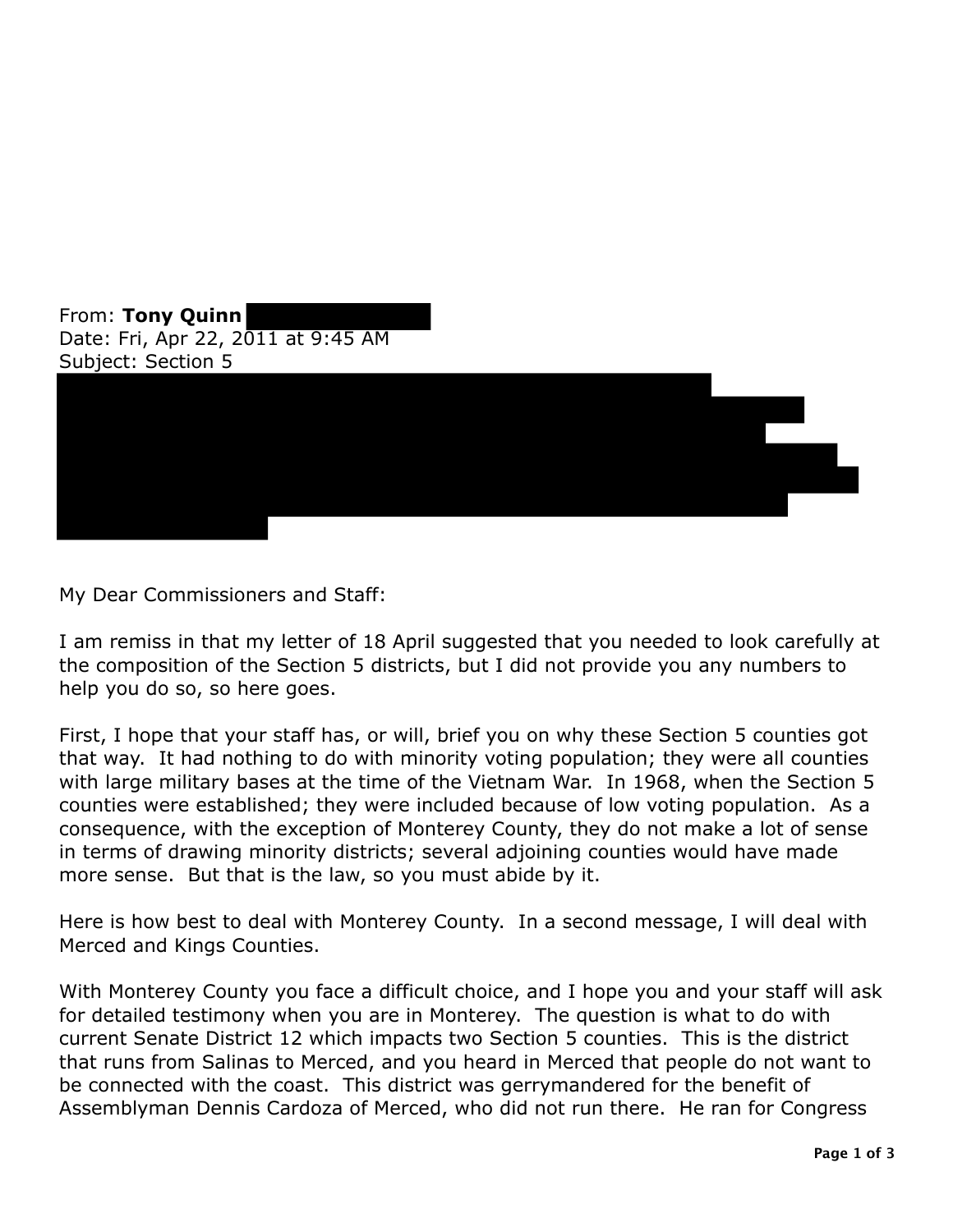instead and is still in Congress today.

 The Salinas part of the district is very heavily Latino; the Central Valley portions much less so. The current district is 59 percent Latino, and that has to be the population marker for both Merced and Monterey Counties. However, the district has never elected a Latino; in fact, it has never elected a Democrat. That is because the Central Valley portion outvotes Salinas, leaving the Salinas portion something of an orphan. This is exactly why you must not create districts that combine far distant centers of population, because the majority portion will outvote the minority portion. That is what happened in 2010; a Latina from Salinas was nominated but lost the general election to a Central Valley candidate.

Valley candidate.<br>But if you place Salinas into a coastal district, you can actually create an almost certain Latino Senate District consisting of Monterey County, Watsonville, southern Santa Clara County, and east San Jose. One of my friends in the Latino activist community (you may be surprised but I actually have friends in the Latino activist community) has run the numbers and says they work very well. Look at current Assembly Districts 23 and 28; that would be your new Senate district. Both these ADs have Latino incumbents and Latinos have won election in this area for quite some time. Immediately to the north of this district you can from a Senate district that unites Asian communities of Berryessa, Milpitas and Fremont.

 You will need to give this new district an odd number, probably SD 13 which covers much of San Jose now. I assume your staff has briefed you on the problems of Senate disenfranchisement brought about by the odd and even election cycles. This is a tricky business and you will need to get it right or you will disenfranchise millions of people and surely be sued.

 Forming the districts in this matter also resolves your Central Coast difficulties. There is no question that Monterey County cannot be combined with San Luis Obispo County; that would be a clear Section 5 violation. San Luis Obispo County also cannot wander off to Kern County. In Bakersfield you received testimony about keeping the farm worker communities in western Kern County together. I believe this is required in order to satisfy the Section 5 requirements for Kings County. That population is not available for San Luis Obispo County. Additionally, crossing the coastal mountains would violate state criteria.

 So this county must move south along with coast. The Assembly District will combine with northern Santa Barbara County, an area with a natural affinity to southern San Luis Obispo County. You will need 196,037 people from Santa Barbara County for this AD. The next one down the coast will be 227,858 people in Santa Barbara County and 237,816 people in Ventura County. This should encompass the northern parts of Ventura County, and that will then form one of the two Central Coastal Senate Districts, which will need an odd number. Next you would create an all Ventura AD including the